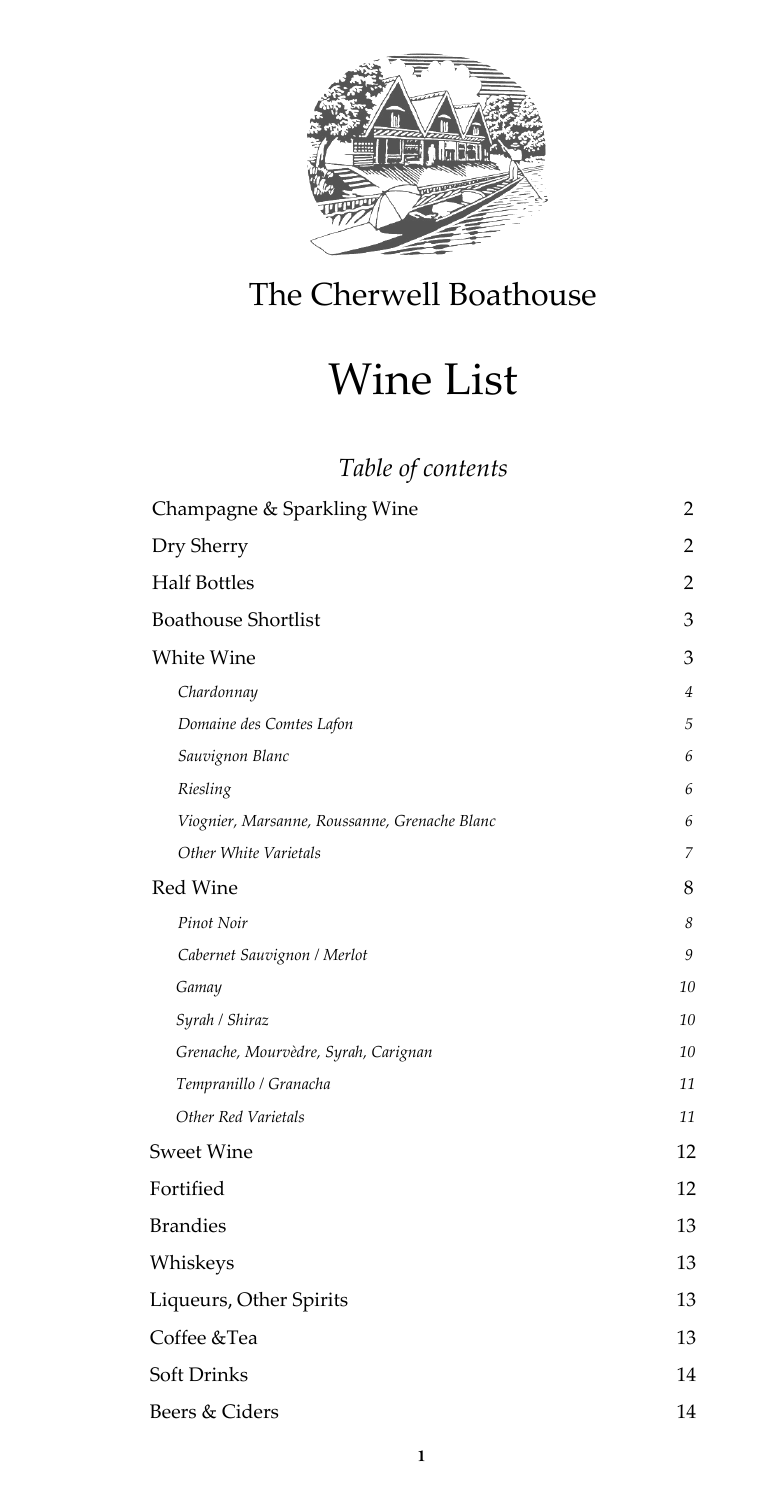<span id="page-1-0"></span>

|   | Edenvale, Southern Australia, (Alcohol Free), NV       | £15.50           |
|---|--------------------------------------------------------|------------------|
|   | Cava, Cavas Hill, Penedès, NV                          | £23.75           |
|   | Cava Rosado Brut, Masia d'Or, Penedès, NV              | £25.75           |
|   | Prosecco Brut Masottina, Veneto, Italy NV              | £27.50           |
|   | Sekt Brut, Riesling Allendorf, Rheingau, Germany, 2018 | £38.75           |
|   | Gusbourne, Brut Reserve, Kent, 2018                    | £49.75           |
|   | Gusbourne, Rosé, Kent, 2018                            | £62.00           |
|   | Champagne                                              |                  |
|   | Bernard Robert, Brut Reserve, NV                       | £51.75           |
|   | 11 Pol Roger, 2009                                     | $\pounds$ 106.00 |
| 9 | Bollinger, Special Cuvée, Brut, NV                     | £115.00          |
|   | 12 Pol Roger, Cuvée Churchill, 2012                    | £ 290.00         |
|   | 18 Salon, Le Mesnil, blanc de blanc, 2002              | £ 650.00         |

### Dry Sherry

<span id="page-1-2"></span><span id="page-1-1"></span>

|                                         | 70ml  |               |
|-----------------------------------------|-------|---------------|
| 322 Puerto Fino, Solera Reserva, Lustau | £4.50 | half $£18.00$ |
| 323 Dry Amontillado, Los Arcos, Lustau  | £4.50 | £36.00        |

### Half Bottles

### *White*

| 361 Pouilly-Fumé, Domaine Treuillet, 2020                | half | £17.75   |
|----------------------------------------------------------|------|----------|
| 363 Meursault, J.P. Fichet, 2018                         | half | £ 56.75  |
| Red                                                      |      |          |
| 351 Fleurie "Clos de la Roilette", Domaine Coudert, 2020 | half | £20.50   |
| 355 Châteauneuf-du-Pape, Domaine des Sénéchaux, 2019     | half | £39.00   |
| 354 Ségla, Margaux, Château Rauzan-Ségla, 2015           | half | £42.00   |
| 356 Montebello, Ridge, Santa Cruz, 2017                  | half | £ 125.00 |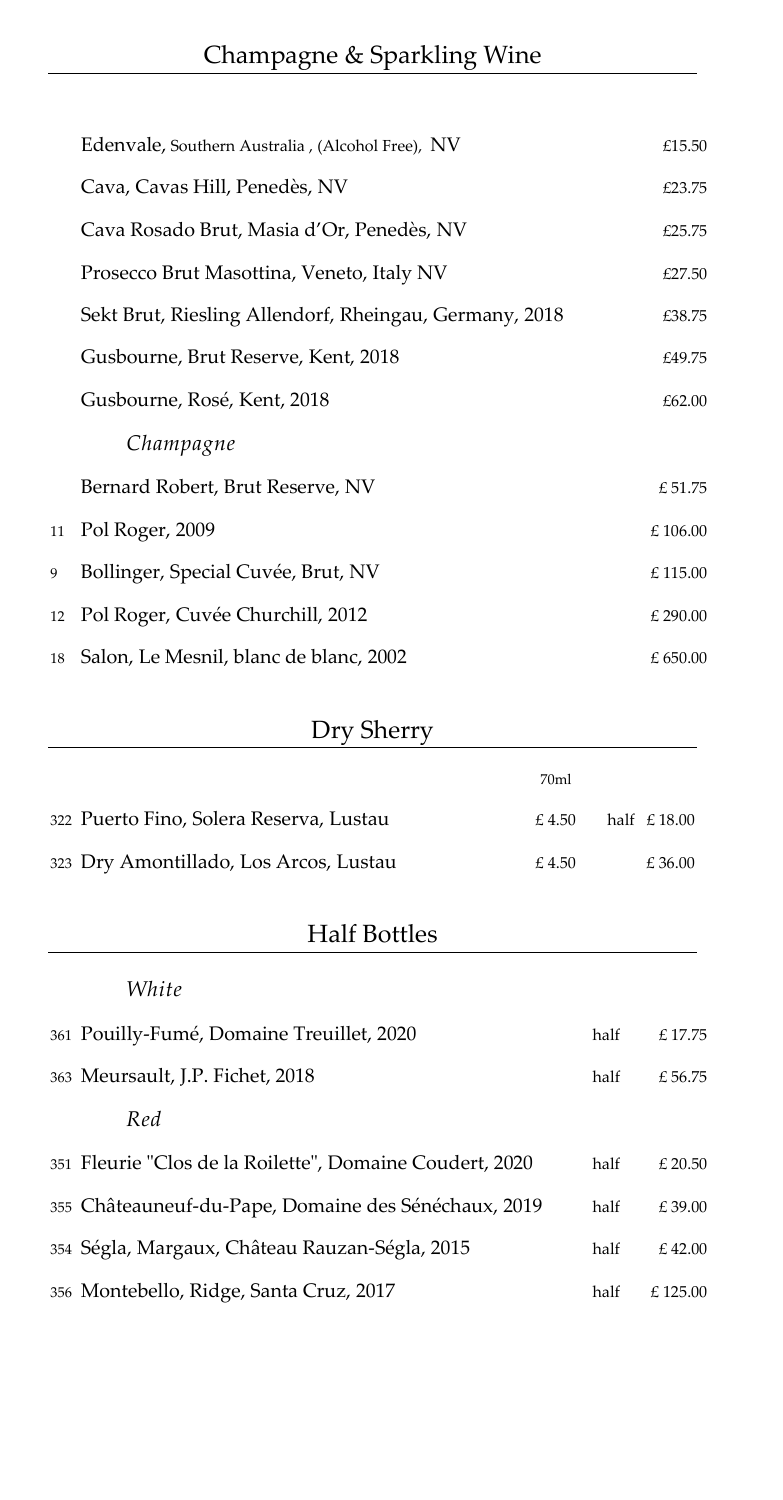<span id="page-2-0"></span>*Our house wines, all available by the bottle & glass*

<span id="page-2-1"></span>

| Sparkling                                                            | 125ml           |                 | <b>Bottle</b> |
|----------------------------------------------------------------------|-----------------|-----------------|---------------|
| Gusbourne, Brut, Kent, 2018                                          | £8.50           |                 | £49.75        |
| Champagne Bernard Robert, Brut, NV                                   | £9.50           |                 | £ 51.75       |
| White                                                                | 125ml           | 175ml           | <b>Bottle</b> |
| Entre Deux Mers, Chateau Laurès, 2021                                | £4.00           | £ 5.00          | £ 20.75       |
| Oxford Dry, Bothy Vineyard, Oxfordshire, (Huxelrebe, Findling), 2019 | £ 5.00          | £6.00           | £ 23.50       |
| Encruzado, Terra d'Alter, Alentejano, 2020                           | £ 6.25          | £7.25           | £ 28.75       |
| Menetou Salon, C & F. Bertier, (Sauvignon Blanc), 2020               | £6.75           | £7.75           | £ 29.75       |
| Riesling, Black Slate, Göttelmann, Nahe, 2020                        | £6.50           | £7.50           | £ 29.50       |
| Mâcon La Roche Vineuse, O. Merlin, (Chardonnay), 2019                | £ 8.50          |                 | £11.00 £42.50 |
| Rosé                                                                 | 125ml           | 175ml           | <b>Bottle</b> |
| Triennes, Cinsault, Provence, 2021                                   | £6.00           | £7.50           | £ 27.50       |
| Red                                                                  | 125ml           | 175ml           | Bottle        |
| Château Fayau, Bordeaux, (Merlot/Cabernet), 2018                     | $\pounds\,4.00$ | $\pounds$ 5.00  | £ 20.75       |
| Vinsobres, Chaume-Arnaud, (Grenache/Mourvèdre), 2017                 | $\pounds$ 6.75  | $\pounds$ 7.75  | £31.00        |
| Quinta de la Rosa, Douro, (Tourigas)2021                             | £7.25           | £ 8.25          | £32.00        |
| Nebbiolo, Trediberri, Langhe, 2020                                   | $\pounds$ 7.25  | $\pounds\,8.25$ | £32.00        |
| Fleurie Les Moriers, Domaine Chignard, 2018                          | £7.50           | $\pounds\,9.00$ | £35.00        |
| Bourgogne, H. C. N., Fontaine St Martin, M. Gros, 2017               | $\pounds\,8.75$ | $\pounds$ 11.50 | £45.25        |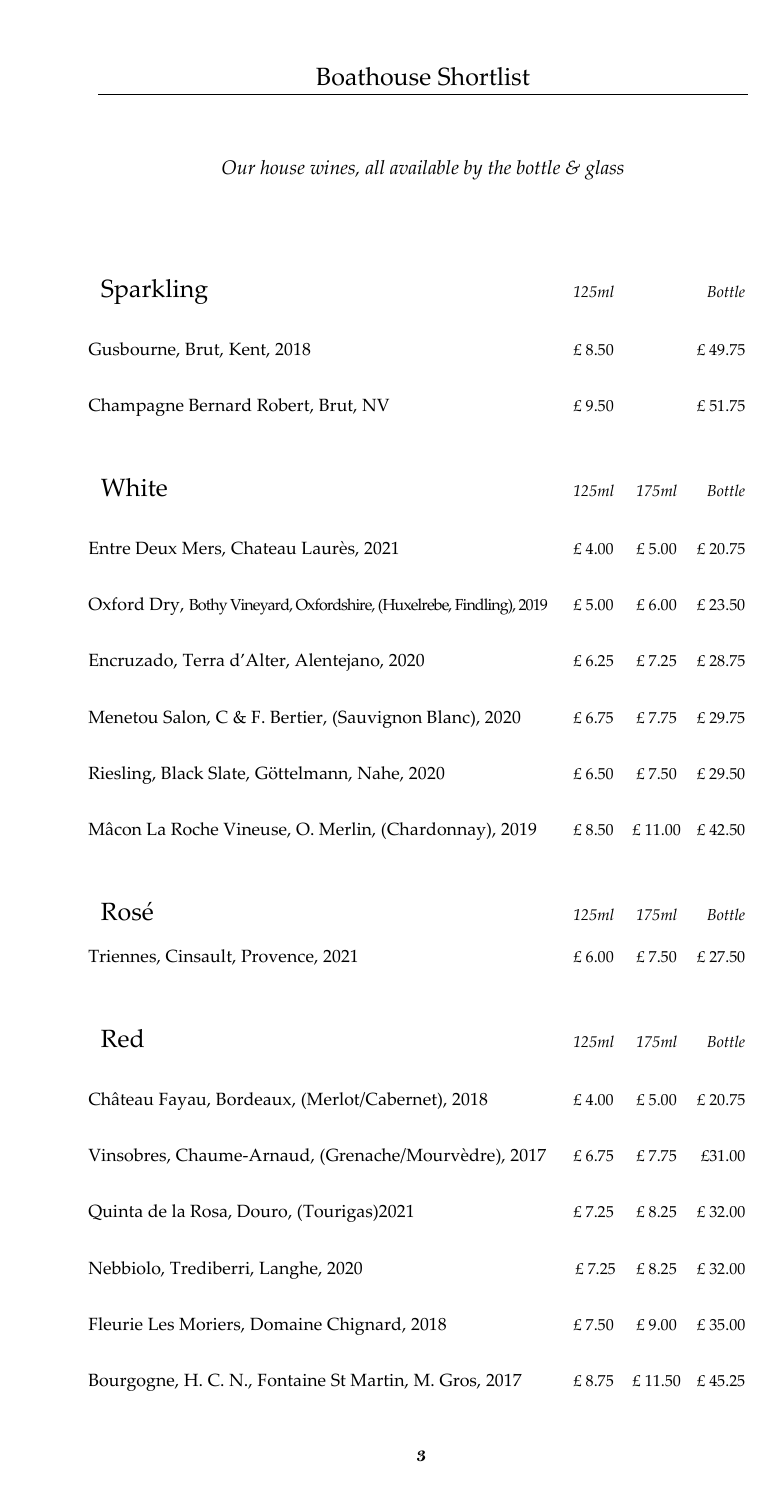## Chardonnay

<span id="page-3-0"></span>

|    | Languedoc                                                   |                  |
|----|-------------------------------------------------------------|------------------|
| 40 | Les Turitelles, Altugnac, Haute Vallée de l'Aude, 2020      | $£$ 20.75        |
|    | Burgundy, Chablis                                           |                  |
| 41 | Chablis, G. Picq & fils, Vieilles Vignes, 2020              | £45.20           |
| 42 | Chablis 1 <sup>er</sup> Cru Côte Montmains, Bersan, 2018    | $\pounds$ 58.50  |
|    | Burgundy, Côte de Beaune                                    |                  |
| 52 | Auxey-Duresses Blanc, B. Leroux, 2018                       | £64.50           |
| 48 | Haute Côte de Beaune, Champs-perdrix, Devevey, 2017 Magnum  | £95.00           |
| 46 | Puligny-Montrachet, 'Le Trezin', Larue, 2018                | £125.00          |
| 49 | Meursault, Le Tesson, J-P. Fichet, 2008                     | £139.00          |
| 50 | Le Clos Blanc de Vougeot Monopole, La Vougeraie, 2010       | £ 240.00         |
| 59 | Corton Charlemagne, Gd Cru Bonneau du Martray, 2012         | £ 280.00         |
| 56 | Meursault, Ente, 2006                                       | £580.00          |
|    | 58 Puligny-Montrachet, 1er Cru Les Pucelles, Leflaive, 2018 | $\pounds$ 750.00 |
|    | Burgundy, Côte Chalonnaise                                  |                  |
| 47 | Montagny, 1er Cru Mont Cluchot, Berthenet, 2020             | £44.00           |
|    | Burgundy, Mâconnais                                         |                  |
|    | Mâcon La Roche Vineuse, O. Merlin, 2019                     | £ 42.50          |
|    | California                                                  |                  |
| 51 | Wild Boy, Au Bon Climat, Santa Barbara, 2018                | £48.50           |
|    | Australia                                                   |                  |
| 55 | Giaconda, Beechworth, Victoria, 2017                        | £175.50          |
|    |                                                             |                  |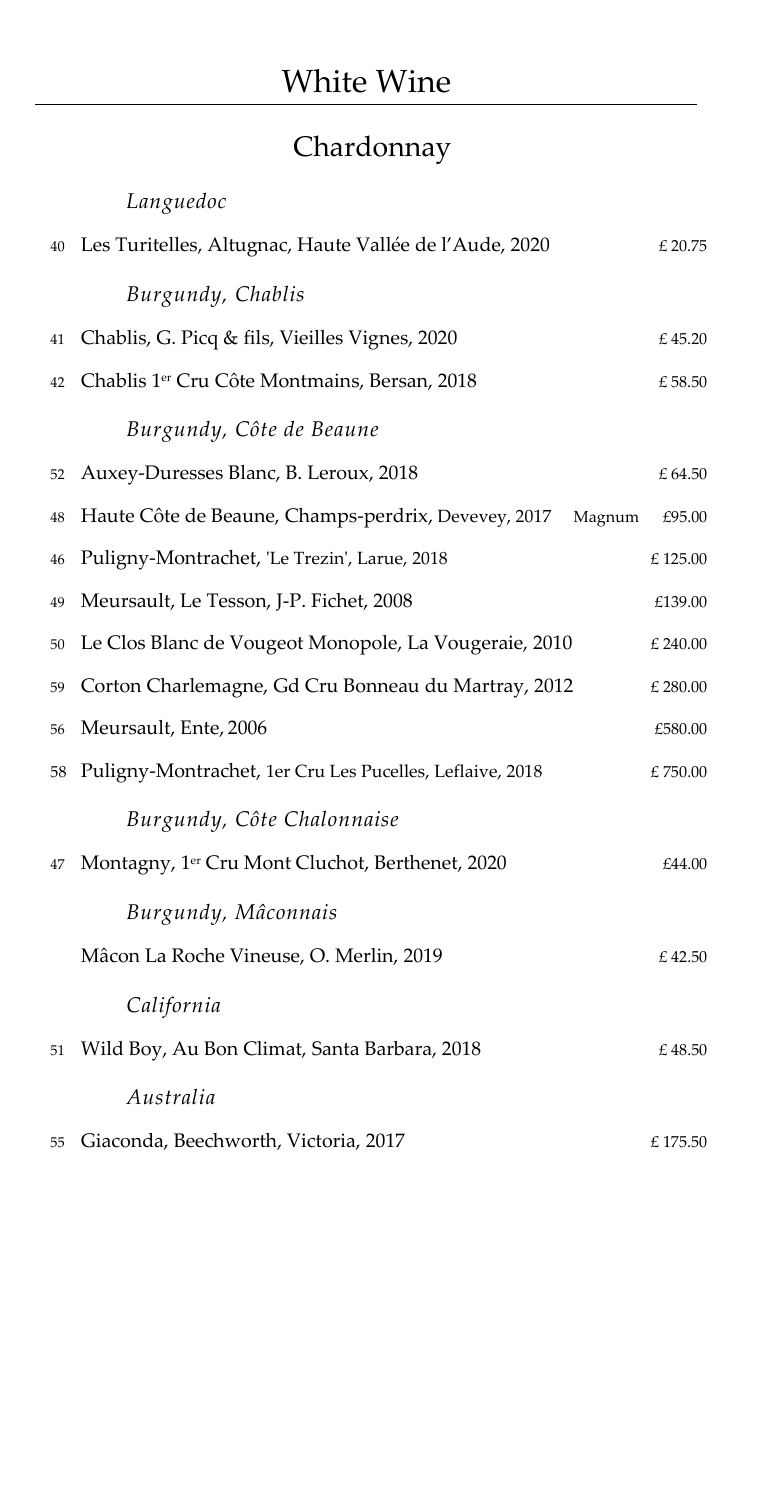### <span id="page-4-0"></span>Domaine des Comtes Lafon

*Domaine des Comtes Lafon has the deepest and coldest cellars in Burgundy and they nurture some of the greatest dry white wines of Burgundy.*

*Dominique Lafon is the leading producer in Meursault, producing wines of astonishing depth and complexity, yet supremely balanced as well. When Lafon took over the domaine in 1983, most of his vineyards were leased out on a share-cropping basis. It was only towards the end of the 80s that he managed to reclaim all the vineyards and thus have full responsibility for them.*

*Nowadays the vineyards are run on a biodynamic basis with no use of herbicides or chemical sprays. All the wines are barrel-fermented, using new oak for the 1 er Crus upwards. There is only one racking after the malolactic and the wines are bottled nearly two years after the vintage, one of the latest bottlings in Burgundy. This is the very pinnacle of White Burgundy with superlative fruit, power, complexity and total harmony being the wines' hallmarks.*

| 157 Meursault, 2008                     | £160.00  |
|-----------------------------------------|----------|
| 151 Meursault Clos de la Barre 2008     | £250.00  |
| 161 Meursault 1 er Cru Charmes 2008     | £280.00  |
| 160 Meursault 1 er Cru Genevrières 2009 | £ 380.00 |
| 150 Meursault 1 er Cru Perrières 2005   | £400.00  |
| 155 Meursault 1 er Cru Perrières 2006   | £ 400.00 |
| 153 Meursault 1 er Cru Goutte d'Or 2011 | £420.00  |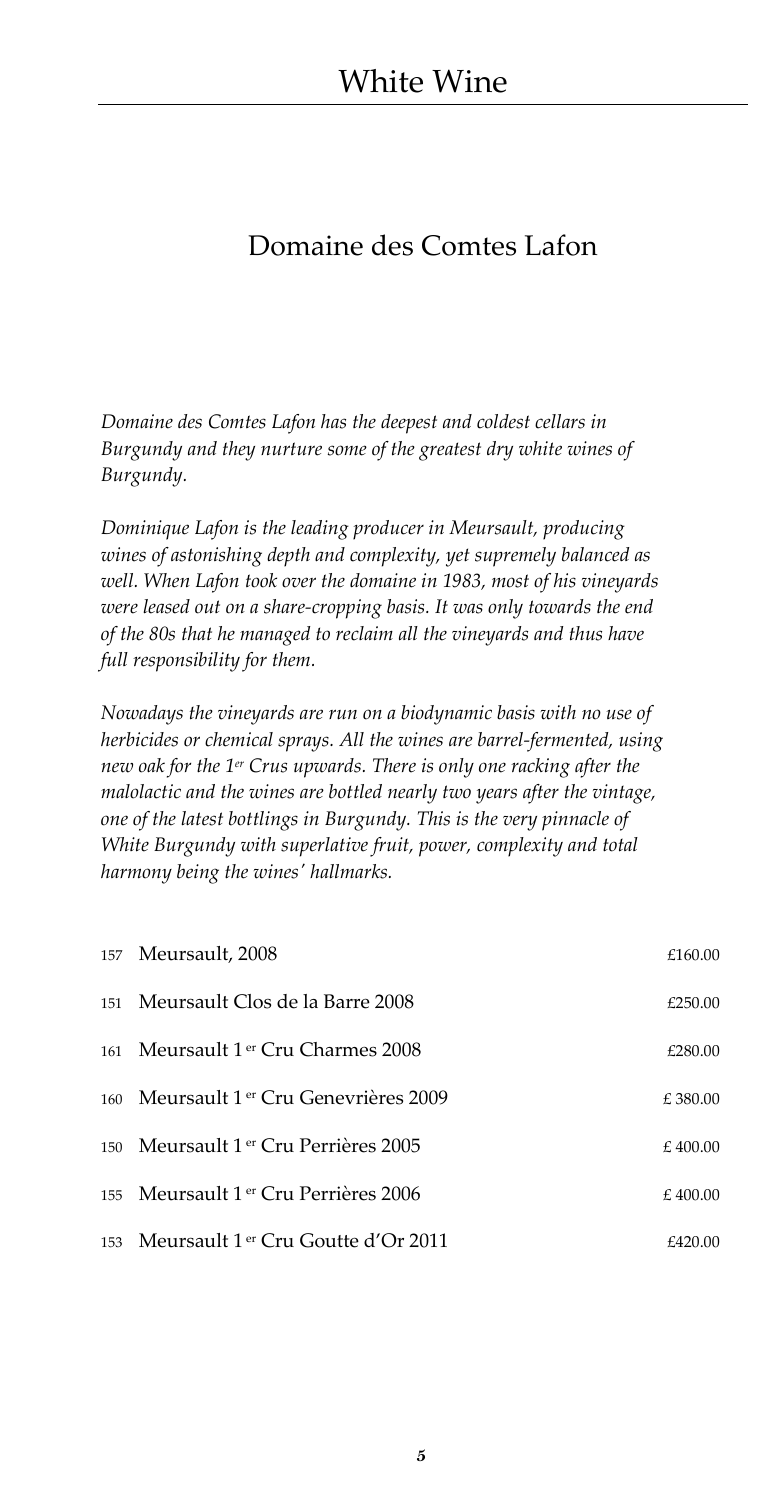## Sauvignon Blanc

<span id="page-5-0"></span>

| Loire                                         |         |
|-----------------------------------------------|---------|
| Menetou Salon, C. & F. Bertier, 2020          | £ 29.75 |
| Pouilly-Fumé. Treuillet, 2020                 | £ 34.50 |
| Bordeaux (Sauvignon Blanc/Semillon)           |         |
| Entre Deux Mers, Chateau Laurès, 2021         | £19.75  |
| New World                                     |         |
| Isabel Estate, Marlborough, New Zealand, 2021 | £31.25  |

## Riesling

<span id="page-5-1"></span>

|    | France                                                  |      |         |
|----|---------------------------------------------------------|------|---------|
|    | 73 Muenchberg Grand Cru, Ostertag, Alsace, 2018         |      | £ 68.00 |
|    | (Listed in order of ascending sweetness)<br>Germany     |      |         |
|    | Black slate, Göttelmann, Nahe, 2020                     |      | £29.50  |
| 81 | Spätlese, Zeltinger Sonnenuhr, JJ Prüm, Mosel, 2015     |      | £61.00  |
|    | 83 Auslese, Bernkasteler Badstube, JJ Prüm, Mosel, 2015 |      | £89.00  |
| 79 | Oberhäuser Brücke, Auslese, Dönnhoff, Nahe, 2011        | half | £ 69.50 |

## <span id="page-5-2"></span>Viognier, Marsanne, Roussanne, Bourboulenc…

| 95 Viognier Sainte-Fleur, Triennes, 2018                    | £ 31.50  |
|-------------------------------------------------------------|----------|
| 93 Quintessence, Château Pesquié, Ventoux, 2017             | £44.00   |
| 94 Le Soula Blanc, Côtes Catalanes, 2015                    | £44.75   |
| 92 Telhas Branco, Terra D'Alter, Alentejano, Portugal, 2019 | £ 51.75  |
| 97 Hermitage Blanc, M. Sorrel, 2012                         | £149.50  |
| 90 Châteauneuf-du-Pape Blanc, Beaucastel, 2019              | £ 159.50 |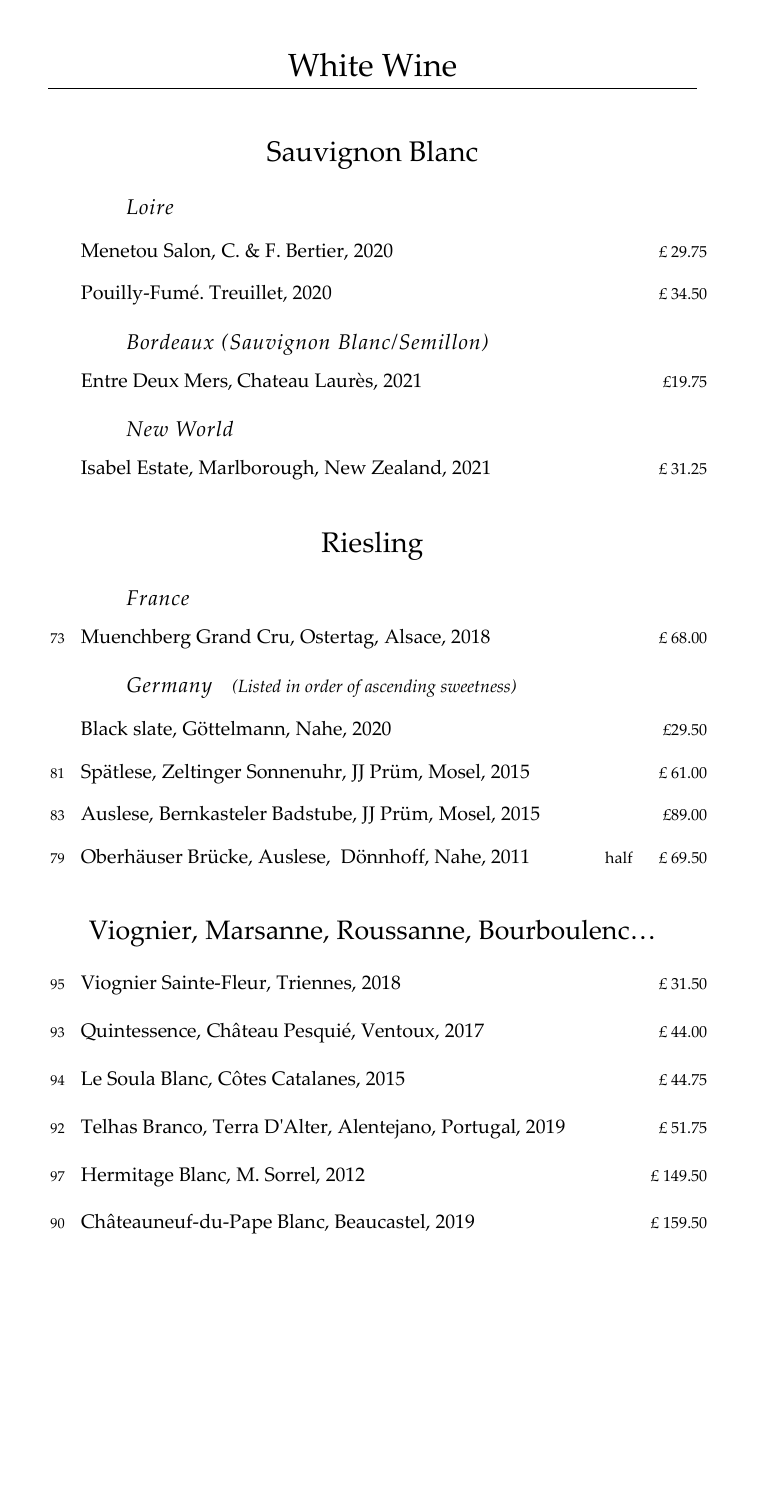## Other White Varietals

<span id="page-6-0"></span>

| South Africa                                               |                  |
|------------------------------------------------------------|------------------|
| 111 Chenin Blanc, Neethlingshof Estate, Stellenbosch, 2021 | £ 22.75          |
| Languedoc                                                  |                  |
| Picpoul de Pinet, Félines Jourdan, 2019                    | £ 22.75          |
| England                                                    |                  |
| Oxford Dry, Bothy Vineyard, 2019 (Huxelrebe, Findling),    | £ 23.50          |
| Portugal                                                   |                  |
| Encruzado, Terra d'Alter, Alentejano, 2019                 | $\pounds\,28.75$ |
| Spain                                                      |                  |
| Albariño, Coral Do Mar, Rías Baixas, 2021                  | £ 27.50          |
| Txakoli, Lasalde, Basque Country, 2020                     | £ 29.50          |
| Germany                                                    |                  |
| 107 Scheurebe, Iphöfer Kronsberg, Wirsching, Franken, 2017 | £49.50           |
| Alsace                                                     |                  |
| 103 Gewurztraminer, Rolly Gassman, 2016                    | £39.25           |
| 102 Pinot Gris, Gd Cru, Clos St Urbain, Humbrecht, 2016    | $\pounds$ 106.25 |

## Rosé Wine

| France                               |        |           |
|--------------------------------------|--------|-----------|
| Triennes, Provence, 2021             |        | $£$ 27.50 |
| Triennes, Provence, 2020             | Magnum | £50.00    |
| Portugal                             |        |           |
| Terra d'Alter, Alentejo, 2020        |        | $£$ 20.25 |
| England                              |        |           |
| 230 Gusbourne Pinot Noir, Kent, 2020 |        | £38.75    |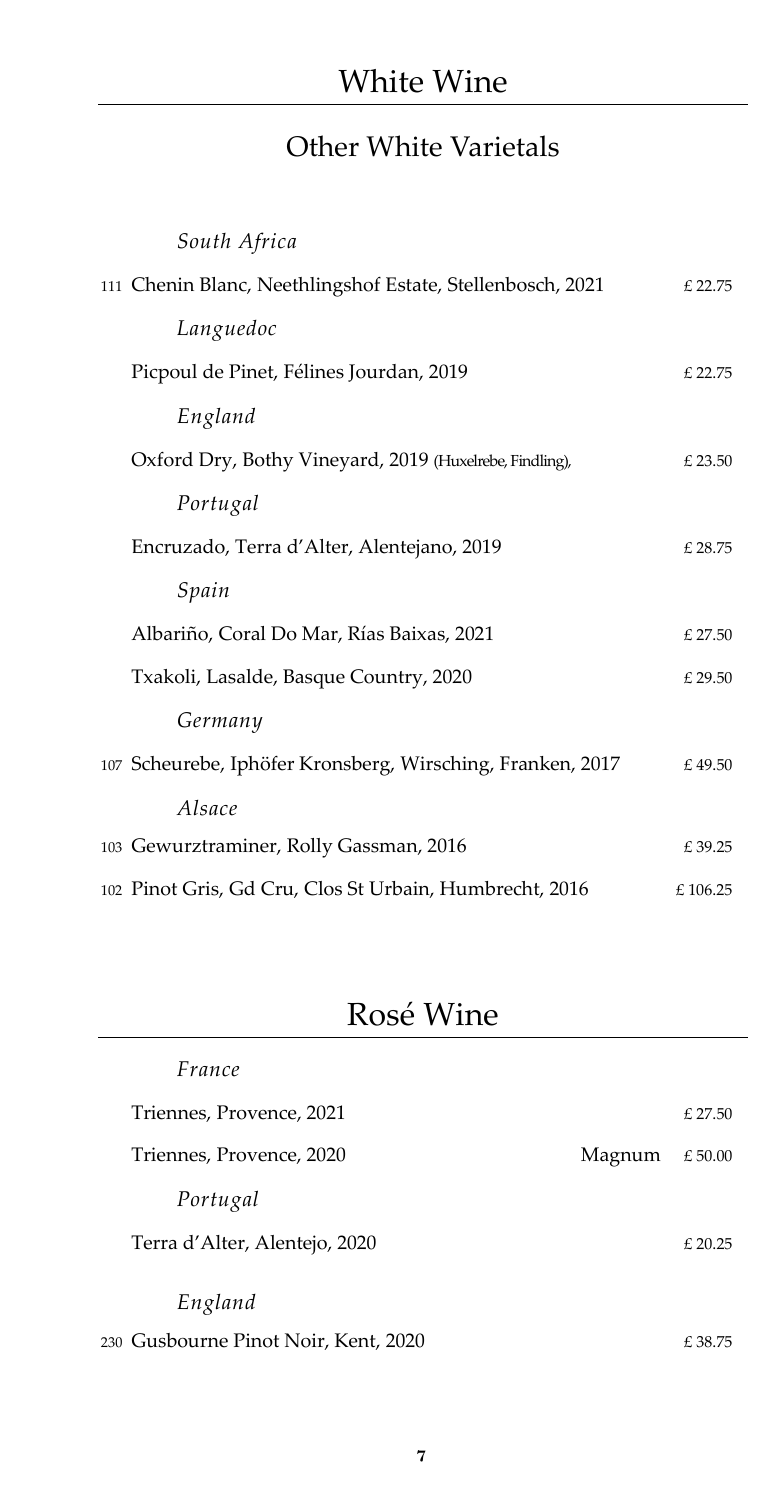#### Pinot Noir

<span id="page-7-0"></span>*Burgundy, Côte de Nuits* Hautes Côtes de Nuits, Fontaine St Martin, M. Gros, 2017  $\epsilon$  45.25 201 Les Bons Bâtons, P. Rion 2018 £48.00 209 Morey St Denis Dujac, 2005  $\epsilon$ 135.00 210 Nuits-st Georges, 1 er Cru Clos Des Argillières, M & P Rion, 2008 £145.00 203 Gevrey-Chambertin Vieilles Vignes, D. Bachelet, 2005 £150.00 231 Vosne-Romanée, Guyon, 2014 £ 160.00 219 Vougeot Clos du Prieuré, *Monopole*, La Vougeraie. 2012 £ 180.00 208 Gevrey-Chambertin Vieilles Vignes, D. Bachelet, 2012 £225.00 205 Nuits St. Georges 1<sup>er</sup> Cru, Clos de la Maréchale, J-F Mugnier, 2005 £ 285.00 204 Chambolle-Musigny, G. Roumier, 2002 <br>
£ 295.00 206 Morey St Denis, 1 er Cru Clos de la Bussiere, G & C Roumier, 2002 £355.00 202 Clos de Vougeot Grand Cru, R. Engel, 1999 £530.00 220 Echezeaux Grand Cru, R. Engel,  $2003$   $£ 650.00$ 223 Clos de la Roche Grand Cru, Dujac, 1999  $\epsilon$  780.00

#### *Burgundy, Côte de Beaune*

| Beaune 1 <sup>er</sup> Cru Les Pertuisots, Devevey / Verdin, 2017 Magnum £99.50 |         |
|---------------------------------------------------------------------------------|---------|
| 224 Savigny-lès-Beaune, B. Leroux 2018                                          | £59.00  |
| 212 Volnay, Comtes Lafon, 2006                                                  | £90.00  |
| 213 Volnay, 1er Cru Champans, Comtes Lafon, 2004                                | £120.00 |
| 215 Volnay, 1 <sup>er</sup> Cru Champans, Comtes Lafon, 2005                    | £145.00 |
| 214 Volnay, 1er Cru Santenots-Du-Milieu, Comtes Lafon, 2004                     | £150.00 |
| 218 Volnay, 1 <sup>er</sup> Cru, Clos des Chênes, Comtes Lafon, 2002            | £160.00 |
| 229 Pommard 1 <sup>er</sup> Cru Clos des Epeneaux, Comte Armand, 1999           | £180.00 |
|                                                                                 |         |

| Germany, (Spätburgunder)                           |        |
|----------------------------------------------------|--------|
| Burkheimer, Bercher, Baden, 2017                   | £33.50 |
| 225 Sasbacher Limbur, 1er Cru, Bercher, Baden 2015 | £58.50 |
| New World                                          |        |
|                                                    |        |

217 Isabel Estate, Marlborough, New Zealand,  $2016$   $\epsilon$  38.75 216 Isabelle, Au Bon Climat, California*,* 2015 £ 110.00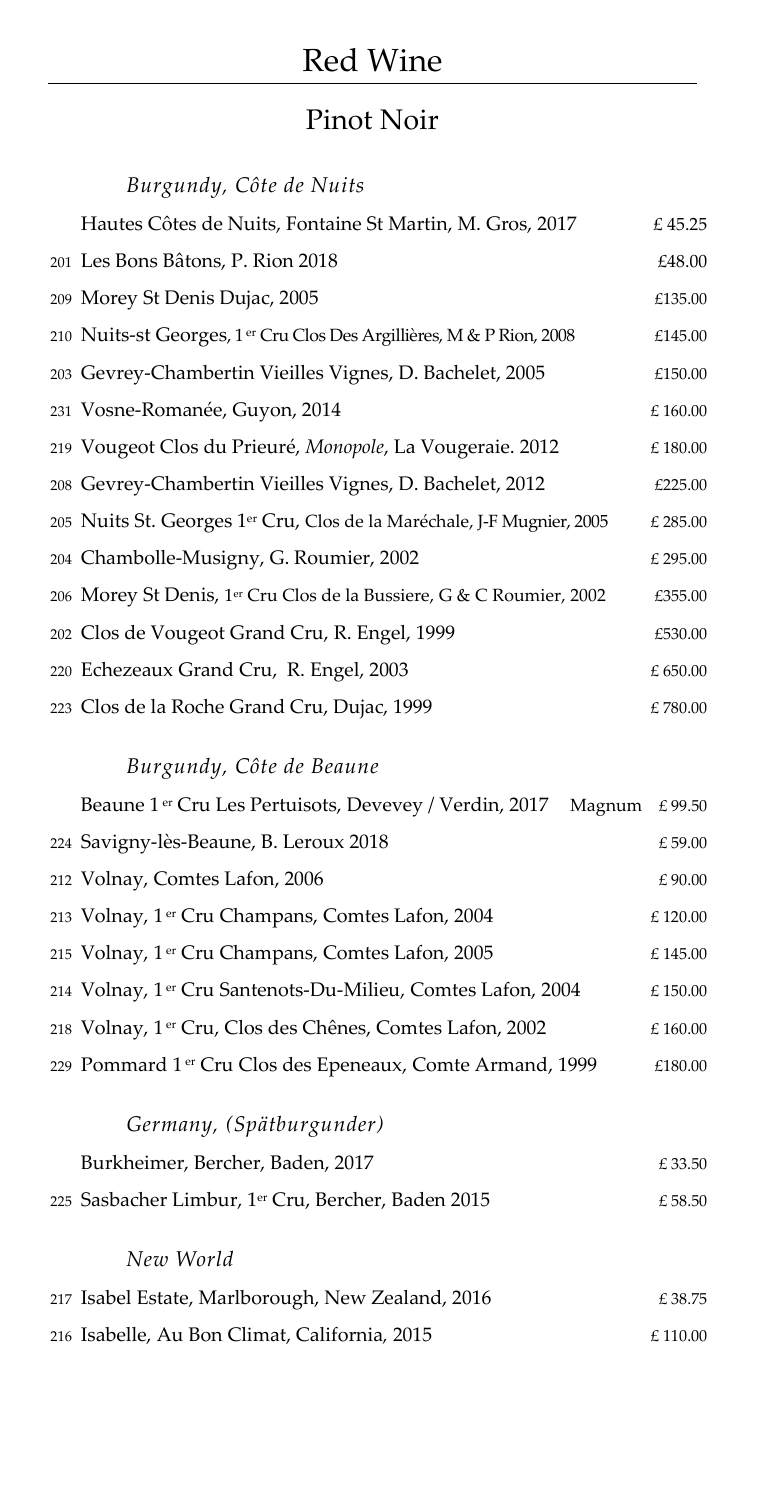# Cabernet Sauvignon / Merlot

<span id="page-8-0"></span>

|     | Bordeaux, Left Bank                                      |                  |
|-----|----------------------------------------------------------|------------------|
| 240 | Château de Cardaillan, Graves 2017                       | £34.00           |
| 244 | Château Siran, Margaux, 2015                             | £65.00           |
| 259 | Château Haut-Bages Liberal, Pauillac, 2009               | $\pounds\,85.00$ |
| 258 | Château Tronquoy Lalande, Saint-Estèphe, 2010            | £95.00           |
| 247 | Château Batailley, Pauillac, 2007                        | £125.00          |
| 251 | Château Branaire-ducru, St Julien, Bordeaux 2004         | £135.00          |
| 254 | Château Langoa-Barton, Saint Julien, 2009                | £155.00          |
| 250 | Château Haut Bailly, Pessac-Leognan, 2000                | £175.00          |
| 253 | Château Léoville Barton, Saint Julien, 2009              | £185.00          |
| 269 | Château Ducru-Beaucaillou, Saint Julien, 2000            | £250.00          |
| 252 | Château Cos d'Estournel, Saint-Estèphe, 1998             | £320.00          |
| 241 | Château Lynch-Bages, Pauillac, 2000                      | $\pounds$ 350.00 |
| 245 | Château Latour, Pauillac, 1993                           | £520.00          |
| 246 | Château Haut-Brion, Pessac-Leognan, 1998                 | £650.00          |
| 248 | Château Lafite Rothschild, Pauillac, 1994                | $\pounds$ 680.00 |
|     | Bordeaux, Right Bank                                     |                  |
|     | Château Fayau, 2018                                      | £19.75           |
| 249 | Château Mangot, St Emilion Gd Cru, 2016                  | £ 51.25          |
| 267 | Château La Conseillante, Pomerol, 2009                   | £300.00          |
| 265 | Château Cheval Blanc, St Emilion, 1998                   | £625.00          |
|     | New World                                                |                  |
| 278 | Cousing Jack, Oneiric, Elgin South Africa, 2015          | £54.45           |
| 271 | Olmo's Reward, Frankland Estate, Western Australia, 2009 | £72.50           |
| 272 | Montebello, Ridge, Santa Cruz, 2001                      | £240.00          |
| 274 | Dominus, Napa Valley, 2011                               | £300.00          |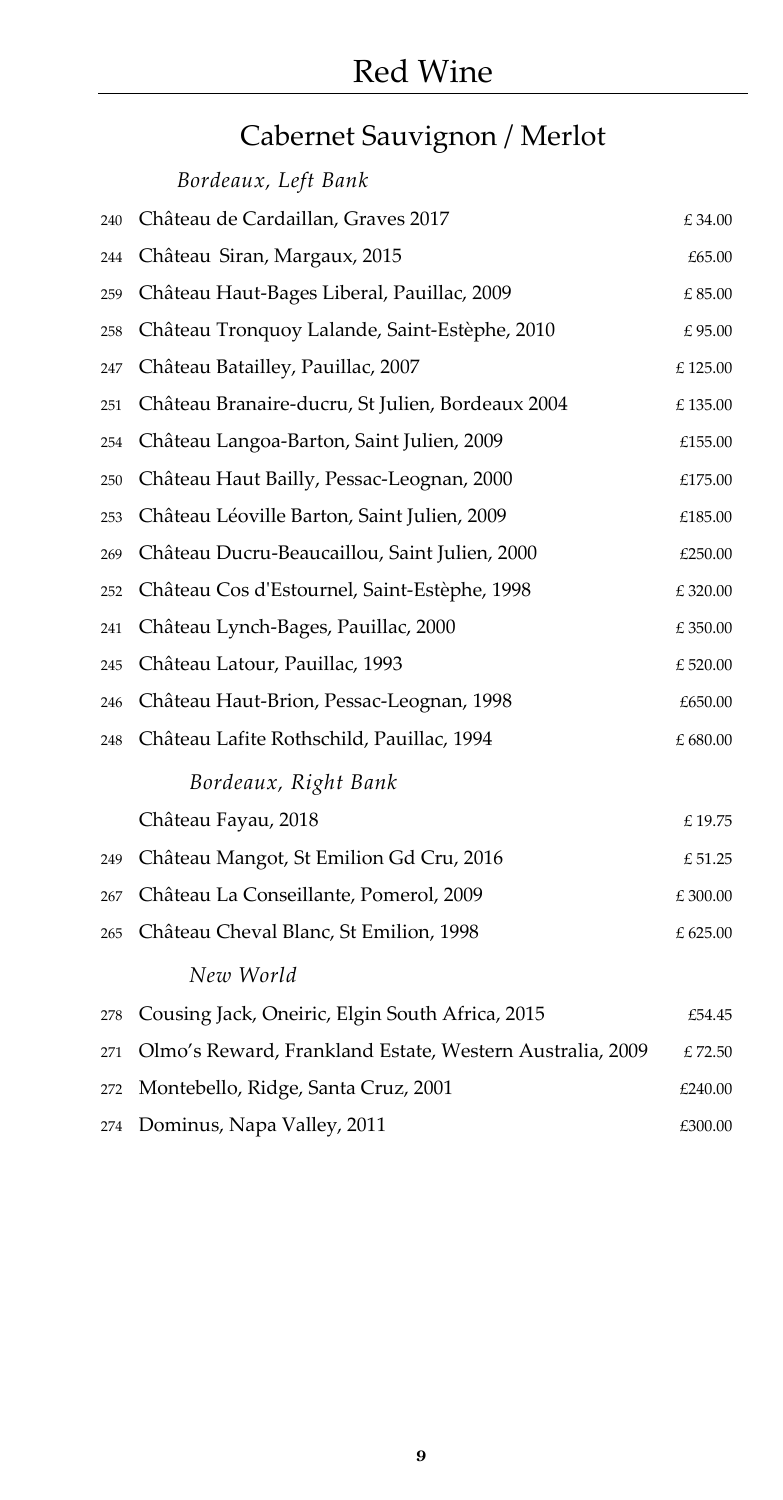## Gamay

<span id="page-9-2"></span><span id="page-9-1"></span><span id="page-9-0"></span>

| Beaujolais                                              |                  |
|---------------------------------------------------------|------------------|
| Fleurie Les Moriers, Domaine Chignard, 2018             | £35.00           |
| 285 Moulin-à-vent, La Rochelle, O. Merlin, 2018         | £49.00           |
| Syrah / Shiraz                                          |                  |
| Northern Rhône                                          |                  |
| 292 Crozes Hermitage, Certitude, F. Villard, 2019       | £42.00           |
| 283 St Joseph, Emmanuel Darnaud, 2012                   | £59.00           |
| 294 Côte-Rôtie La Landonne, D. R. Rostaing, 2012        | £175.00          |
| 296 Hermitage, La Chapelle, P. Jaboulet, 2007           | £ 260.00         |
| Australia                                               |                  |
| 298 Frankland Estate, Shiraz, Frankland River, 2016     | £43.50           |
| 299 The Octavius, Yalumba, Barossa, 2013                | $\pounds$ 109.75 |
| Portugal                                                |                  |
| 286 Outeiro, Terra D'Alter, Alentejano, 2018            | £ 55.75          |
| Canada                                                  |                  |
| 289 Le Vieux Pin, Cuvée Violette, Okanagan Valley, 2017 | $\pounds$ 60.00  |
| Grenache, Mourvèdre, Syrah, Carignan                    |                  |
| Southern Rhône                                          |                  |
| Ventoux, Terrasses Rouge, Château Pesquié, 2019         | £26.50           |
| Vinsobres, Chaume-Arnaud, 2017                          | £31.50           |
| 295 Gigondas 'Terres des Ainés', Montirius, 2017        | £49.50           |
| 291 Châteauneuf-du-Pape, Bosquet des Papes, 2017        | £89.50           |
| 284 Châteauneuf-du-Pape, Beaucastel, 2009               | $\pounds$ 165.00 |
| Languedoc                                               |                  |
| 287 Le Soula, Cotes Catalanes, 2014                     | £ 55.00          |
|                                                         |                  |

*Lebanon*

285 Cap Est, Massaya, 2017  $\epsilon$  58.00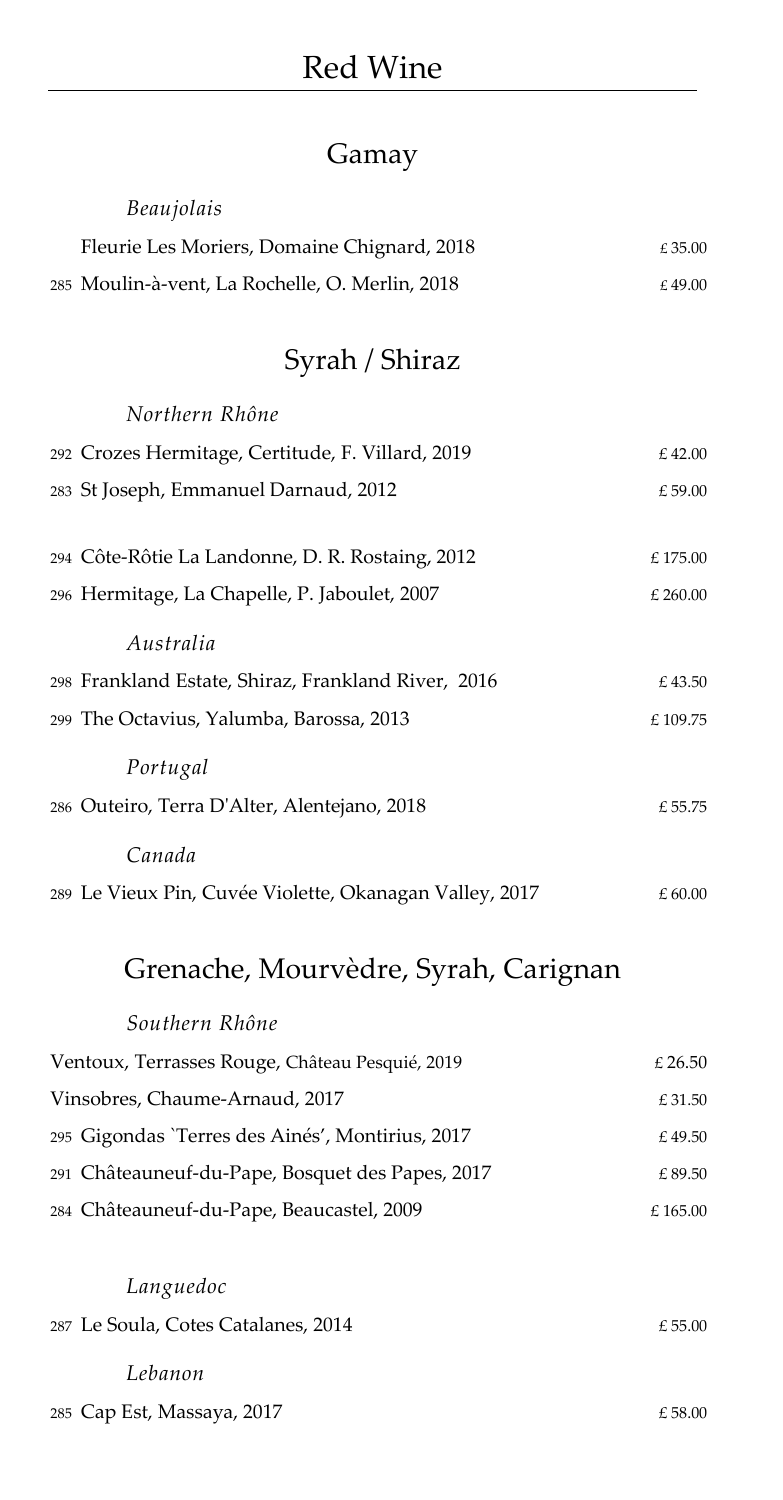## Tempranillo / Garnacha

### <span id="page-10-0"></span>*Spain*

| El Senyal, Terra Alta, 2017                                     | £24.75   |
|-----------------------------------------------------------------|----------|
| 301 Rioja, Allende, Nature 2014                                 | £41.50   |
| 302 Rioja, Macán Clásico, B. de Rothschild & Vega Sicilia, 2014 | £76.00   |
| 315 Pintia, Vega Sicilia, Toro, 2015                            | £89.00   |
| 303 Alión, Vega Sicilia, Ribera del Duero, 2014                 | £140.00  |
| 307 Valbuena, Vega Sicilia, Ribera del Duero, 2005              | £ 240.00 |
| 304 Unico, Vega Sicilia, Ribera del Duero, 1998                 | £ 560.00 |

## Other Red Varietals

### <span id="page-10-1"></span>*Portugal*

| Alfrocheiro, Terra D'Alter, Alentejano, 2019              | £ 23.50 |
|-----------------------------------------------------------|---------|
| Alicante Bouchet, Terra D'Alter, Alentejano, 2019         | £ 29.50 |
| Touriga National, La Rosa, Quinta de la Rosa, Douro, 2018 | £32.00  |
| California                                                |         |
| 305 Zinfandel, Geyserville, Ridge, Alexander Valley, 2017 | £95.00  |
| Italy                                                     |         |
| 313 Chianti Classico, Isole E Olena, 2019                 | £52.00  |
| 317 Barolo, La Serra, Marcarini, 2013                     | £68.00  |
| 314 Amarone, Monte del Frà, Riserva 2016                  | £84.00  |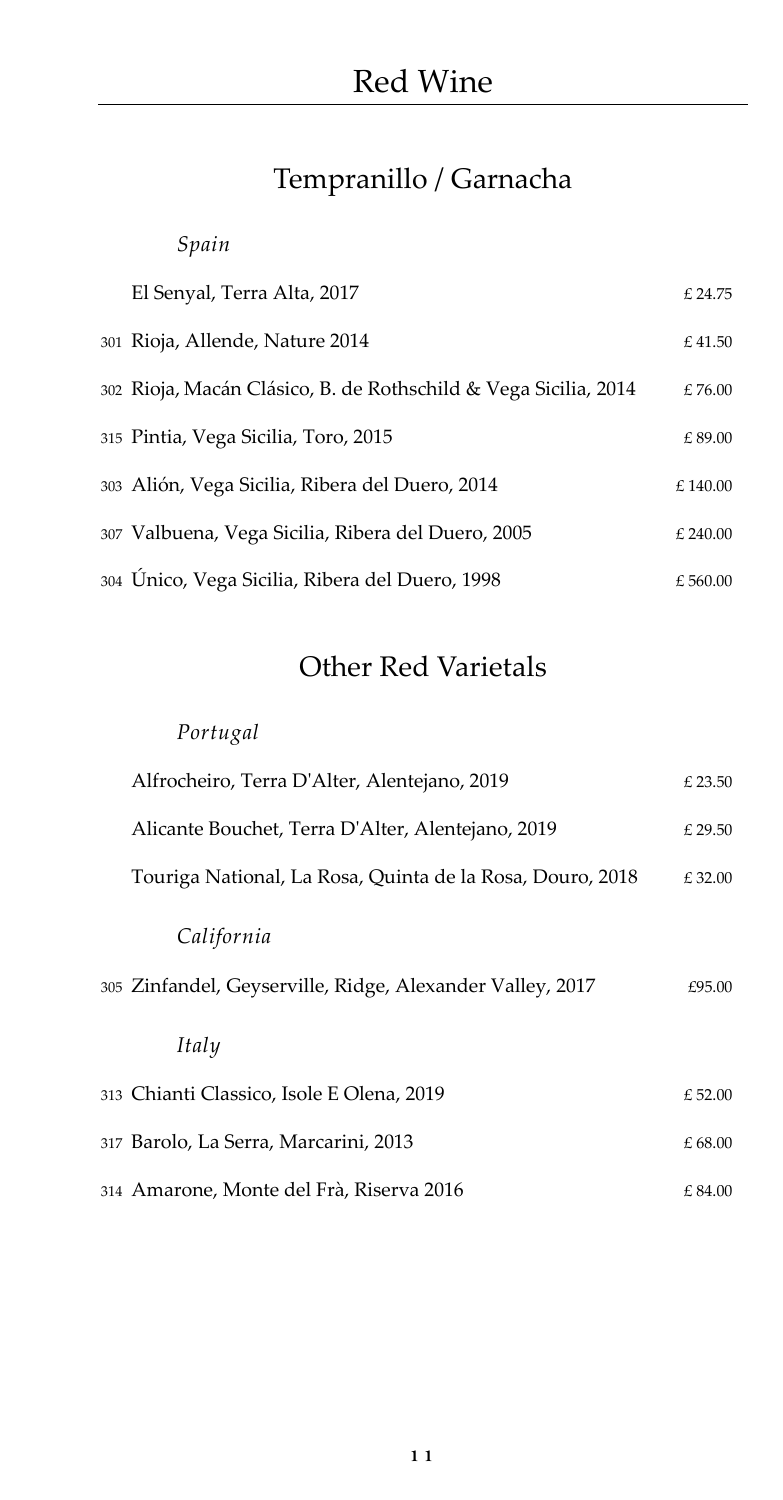|     | Bordeaux                                              | 70ml  |      |          |
|-----|-------------------------------------------------------|-------|------|----------|
|     | Château Briattes, Sauternes, 2014                     | £6.50 |      | £39.50   |
| 409 | Château Suiduirot Sauternes, 1999                     |       |      | £95.00   |
| 403 | Château Doisy-Daëne, Barsac, 2015                     |       | half | £62.50   |
| 401 | Château Climens, 1 <sup>er</sup> Cru, Barsac, 2003    |       |      | £125.00  |
| 402 | Château Climens, 1 <sup>er</sup> Cru, Barsac, 2009    |       |      | £180.00  |
| 406 | Château d'Yquem, Sauternes, 2006                      |       | half | £ 250.00 |
|     | Loire                                                 |       |      |          |
| 405 | Vouvray Moelleux, Vincent Carême, 2015                |       |      | £58.50   |
|     | Pyrénées                                              | 70ml  |      |          |
|     | Jurançon Clos Uroulat, Charles Hours 2018             | £6.50 | half | £ 25.50  |
|     | Rhône                                                 | 70ml  |      |          |
|     | Muscat de Baumes de Venise, Durban, 2016              | £5.50 |      | £34.50   |
|     | Italy                                                 |       |      |          |
| 407 | Moscato d'Asti, Maddalena, Adriano, 2019              |       |      | £19.90   |
|     |                                                       |       |      |          |
|     | Portugal                                              |       |      |          |
|     | Late Harvest Viognier, 2014                           |       | half | £36.00   |
|     | Germany, Pfalz                                        |       |      |          |
| 415 | Pinot Noir, Eiswein, Becker, 2018                     |       | half | £49.50   |
| 416 | Riesling, Beerenauslese, Deidesheimer Mäushöhle, 2004 |       | half | £95.00   |

### <span id="page-11-0"></span>*Trio of Dessert Wines* (3 x 35ml Glasses) £ 9.50 *Muscat de Baumes de Venise + Sauternes + Jurançon*

### Fortified

<span id="page-11-1"></span>

| Sweet Sherry                                   | 70ml  |      |             |
|------------------------------------------------|-------|------|-------------|
| Deluxe Cream, Capataz Andres, Lustau           | £4.50 |      | £36.00      |
| Pedro Ximenes, San Emilio, Lustau              | £5.50 | 50cl | £ 24.25     |
| Port                                           | 70ml  |      |             |
| Late Bottled 2015, Quinta de la Rosa           | £5.50 | 50cl | £30.00      |
| 10 Years old Tawny, Quinta de la Rosa          | £7.50 |      | 50cl £39.00 |
| 419 Warres's, 1985                             |       |      | £133.00     |
| 420 Graham's, 1991                             |       |      | £ $160.00$  |
| Banyuls                                        |       |      |             |
| 430 Banyuls, Bila-Haut, Chapoutier, 2018       | 50cl  |      | £36.00      |
| 431 Banyuls, Domaines et Terroirs du Sud, 1965 |       |      | $£$ 200.00  |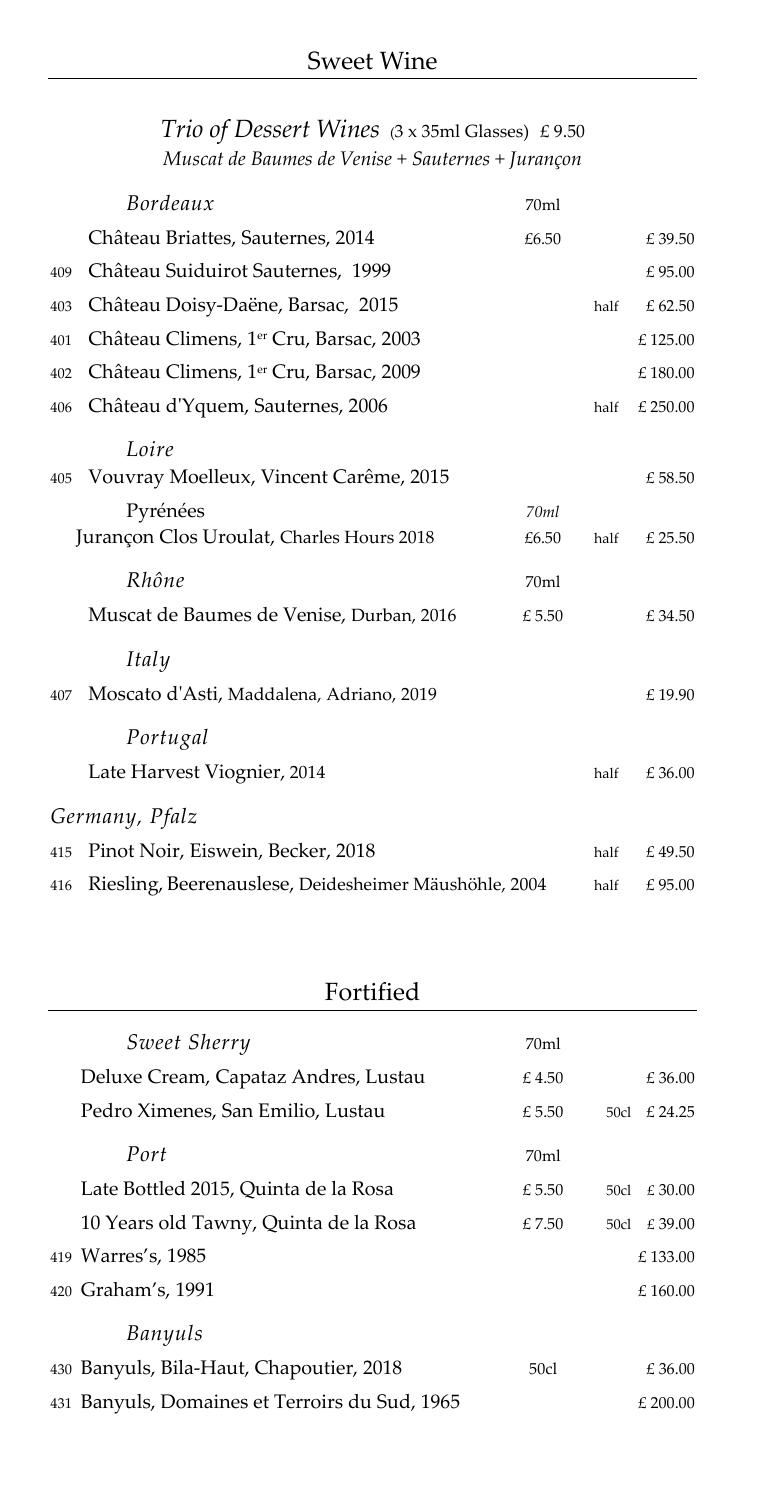#### Brandies

<span id="page-12-0"></span>

| Calvados, Château du Breuil                | £5.00 |
|--------------------------------------------|-------|
| Armagnac, `Single de Samalens` 8-Year-Old  | £5.50 |
| Cognac, 6 Carats, Léopold Gourmel          | £6.50 |
| Grappa di Amarone, Allegrini               | £6.50 |
| Poire William, Coeur de Chauffe, G. Miclo  | £7.50 |
| Wild Framboise, Coeur de Chauffe, G. Miclo | £7.50 |

| <b>Brandy Tasting</b>                    | Eau de Vie Tasting                          |
|------------------------------------------|---------------------------------------------|
| Selection of $3 \times 10$ ml $\le 7.50$ | Selection of $3:3 \times 10$ ml $\leq 9.75$ |
| Calvados, Armagnac,                      | Poire William, Wild Framboise,              |
| Cognac                                   | Grappa di Amarone                           |

### Whiskeys

<span id="page-12-1"></span>

| Jameson                          | £4.50  |
|----------------------------------|--------|
| Glenmorangie, 10yo, Highland     | £ 5.50 |
| <b>Jura</b> , 10yo, Isle of Jura | £7.00  |
| Laphroaig, 10yo, Isle of Islay   | £ 8.00 |

#### *Single Malt Tasting Selection of 3 Scotches : 3 x 10 ml £ 10.50 Laphroaig, Glenmorangie, Jura*

<span id="page-12-2"></span>

| Liqueurs             |       | <b>Other Spirits</b> |       |
|----------------------|-------|----------------------|-------|
| Amaretto Disaronno   | £4.00 | Tequila              |       |
| Bailey's             | £4.00 | Jose Cuervo Especial | £4.50 |
| Limoncello           | £4.00 | Rum                  |       |
| Cointreau            | £4.00 | Havana Club 3yo      | £4.50 |
| Drambuie             | £5.50 | Kraken, Black spiced | £5.00 |
| Frangelico           | £4.00 | Tia Maria            | £4.00 |
| <b>Grand Marnier</b> | £4.00 | Sambucca             | £4.00 |
|                      |       |                      |       |

All spirits are served in 35ml measures

<span id="page-12-3"></span>

| Coffee            |       | Tea                 |       |
|-------------------|-------|---------------------|-------|
| Americano         | £3.00 | English Breakfast   | £3.00 |
| <b>Flat White</b> | £3.50 | Earl Grey           | £3.25 |
| Espresso          | £3.00 | Darjeeling          | £3.25 |
| Hot Chocolate     | £3.75 | Wild Rooibos        | £3.25 |
| Double espresso   | £3.25 | Green, Jade tips    | £3.25 |
| Cappuccino        | £3.50 | Lemongrass & ginger | £3.25 |
| Latte             | £3.25 | Berry and Hibiscus  | £3.25 |
| Cortado           | £3.25 | Chamomile           | £3.25 |
| Liqueur Coffee    | £8.50 | Fresh mint          | £3.00 |